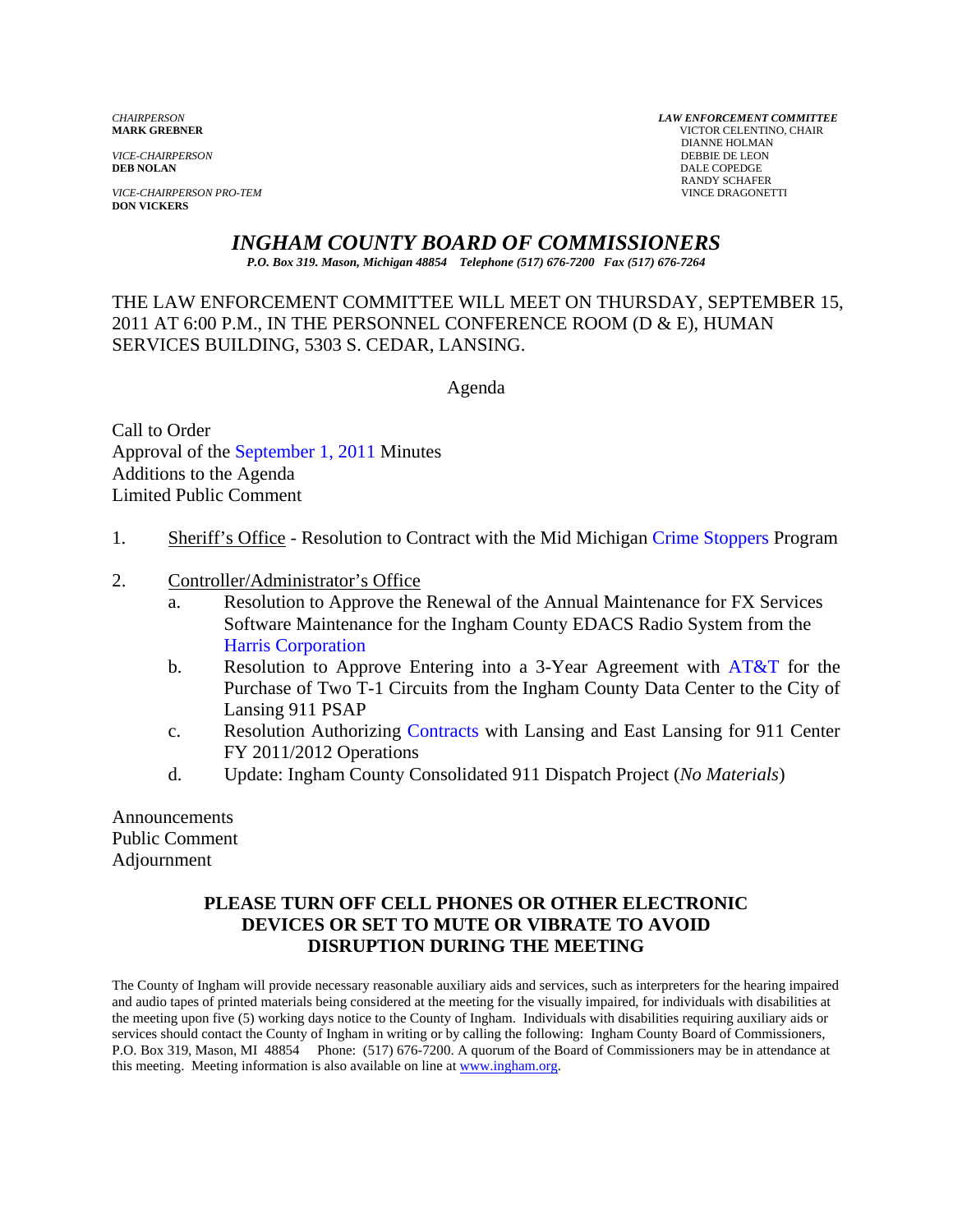#### LAW ENFORCEMENT COMMITTEE September 1, 2011 **Minutes**

<span id="page-1-0"></span>

| <b>Members Present:</b> | Victor Celentino, Dianne Holman, Debbie De Leon, Dale Copedge,<br>Randy Schafer, Vince Dragonetti, and Board Chairperson Grebner                                                                   |
|-------------------------|----------------------------------------------------------------------------------------------------------------------------------------------------------------------------------------------------|
| <b>Members Absent:</b>  | <b>None</b>                                                                                                                                                                                        |
| <b>Others Present:</b>  | Mary Lannoye, John Neilsen, Teri Morton, Jared Cypher, Steve Dougan,<br>David Wilcox, Jamie McAloon, Matheus De Mello, Mary Sabaj, Stuart<br>Dunnings, Gene Wriggelsworth, Allan Spyke and others. |

The meeting was called to order by Chairperson Celentino at 5:31 p.m. in the Personnel Conference Room "D & E" of the Human Services Building, 5303 S. Cedar Street, Lansing.

Approval of the August 18, 2011 Minutes The August 18, 2011 Minutes were approved as submitted.

MOTION CARRIED UNANIMOUSLY. Absent: Comm. De Leon

Additions to the Agenda None.

Limited Public Comment None.

Chairperson Celentino thanked the Controller and the staff for their work on the budget.

Chairperson Celentino asked the Department Heads who are accepting of their 2012 Controller's Recommended Budget to please stand and state their approval. The following were present and accepted the recommended budget:

#### 1. Budget Hearings

- a. Tri-County Metro Narcotics Squad, Sgt. B.J. Roach
- c. Prosecuting Attorney, Stuart Dunnings
- d. Office of Homeland Security & Emergency Management, Undersheriff Spyke
- e. Emergency Telephone 911 Millage, John Neilsen
- f. Community Corrections, Mary Sabaj
- g. Animal Control, Jamie McAloon-Lampman

#### MOVED BY COMM. SCHAFER, SUPPORTED BY COMM. COPEDGE, TO APPROVE THE CONTROLLER'S RECOMMENDED BUDGET FOR THE FOLLOWING DEPARTMENTS.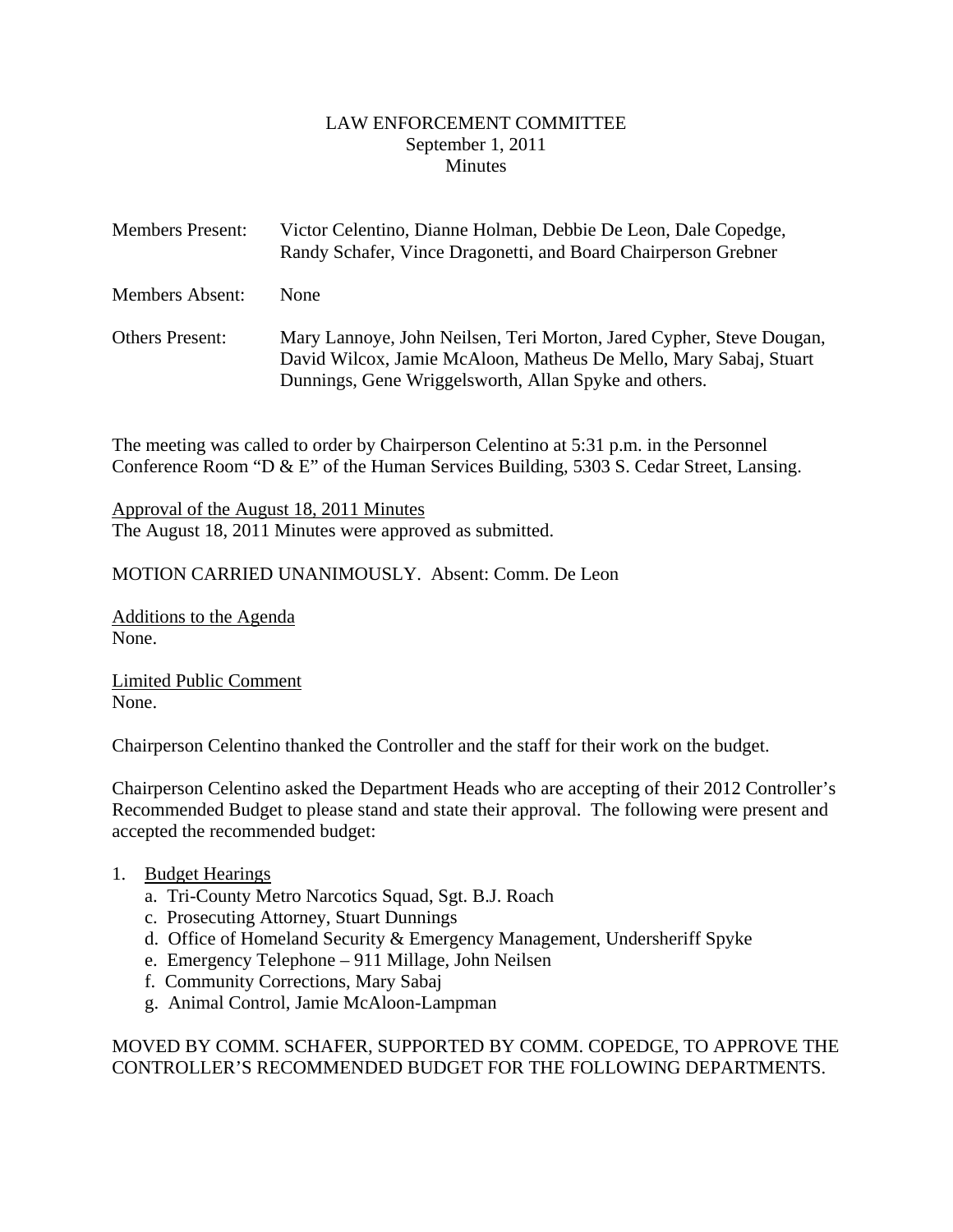- 1. Budget Hearings
	- a. Tri-County Metro Narcotics Squad
	- c. Prosecuting Attorney
	- d. Office of Homeland Security & Emergency Management
	- e. Emergency Telephone 911 Millage
	- f. Community Corrections
	- g. Animal Control

MOTION CARRIED UNANIMOUSLY. Absent: Comm. De Leon

- 1. Budget Hearings
	- b. Sheriff

Sheriff Wriggelsworth thanked Ms. Lannoye and her staff for their efforts with this budget session.

Sheriff Wriggelsworth provided a memo requesting \$19,210 be added to the "Z" list to fund a Deputy position. He explained the reason for the request is that a 3-year grant will expire on September 30, 2012 leaving a 3-month funding gap for the deputy position. He noted that in the 2013 Budget they will request the position be fully funded.

(Board Chairperson Grebner arrived at 5:35 p.m.)

#### MOVED BY COMM. SCHAFER, SUPPORTED BY COMM. COPEDGE, TO APPROVE THE CONTROLLER'S RECOMMENDED BUDGET FOR THE SHERIFF.

MOTION CARRIED UNANIMOUSLY. Absent: Comm. De Leon

#### MOVED BY COMM. SCHAFER, SUPPORTED BY COMM. DRAGONETTI TO ADD \$19,210 TO THE "Z" LIST TO FUND THE DEPUTY POSITION.

MOTION CARRIED UNANIMOUSLY. Absent: Comm. De Leon

Comm. Schafer expressed his concern of the cuts to the Sheriff's Department.

MOVED BY COMM. SCHAFER, SUPPORTED BY COMM. DRAGONETTI TO ADD TWO DEPUTY POSITIONS THAT WILL BE SEPARATED IN THE RANKING AS DEPUTY 1; \$80,000 AND DEPUTY 2; \$80,000 TO THE "Z" LIST.

Sheriff Wriggelsworth explained that if he could request two detectives instead of the deputies that would better serve the Community, but he would accept whatever the Commissioners were willing to provide. He explained the reasons to have detectives. The Committee discussed the number of deputies and detectives their duties and the costs for each position.

COMM. SCHAFER WITHDREW HIS MOTION. COMM. DRAGONETTI WITHDREW HIS SUPPORT OF THE MOTION.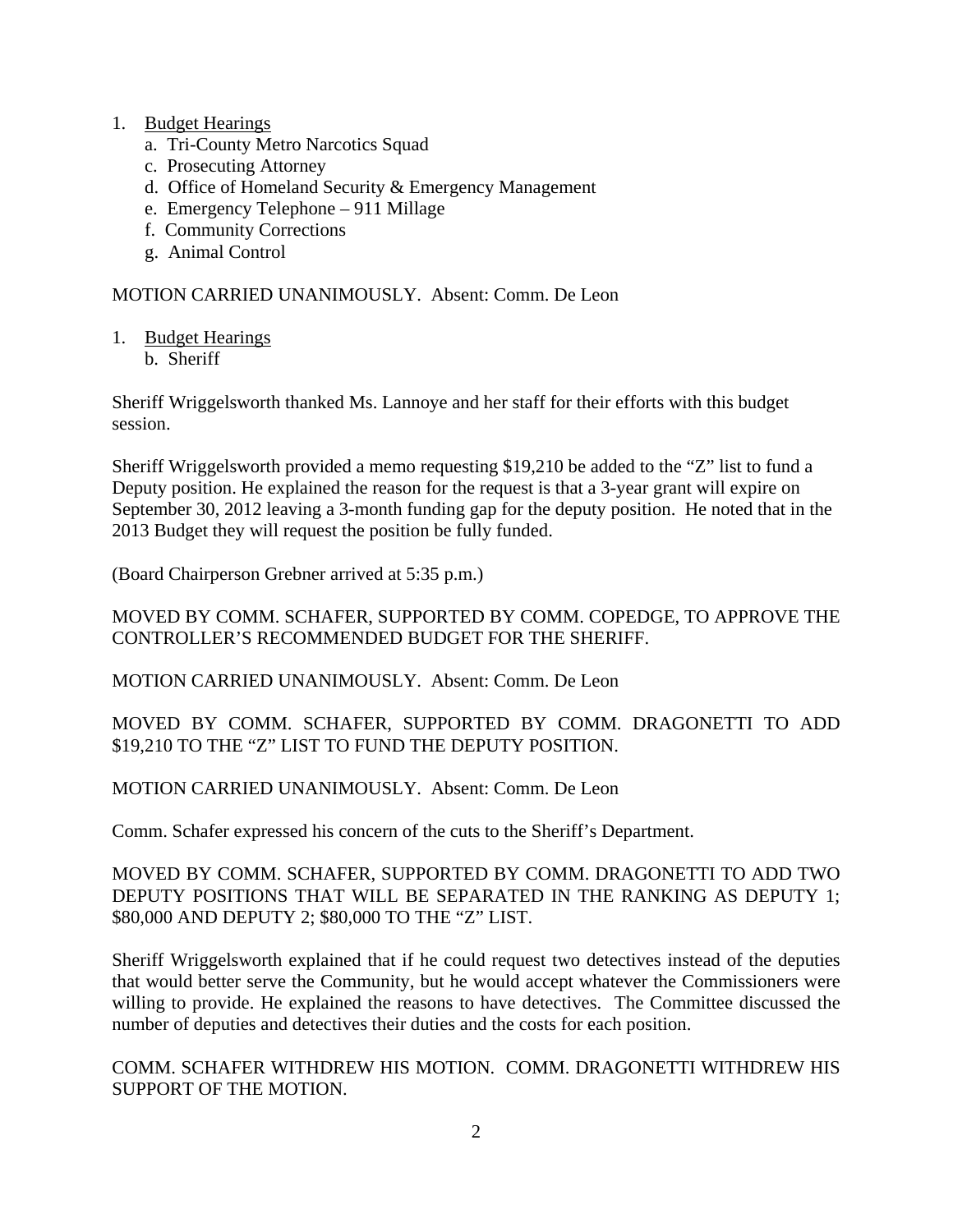(Comm. De Leon arrived at 5:39 p.m.)

## MOVED BY COMM. SCHAFER, SUPPORTED BY COMM. DRAGONETTI, TO ADD \$100,000 FOR A DETECTIVE POSITION, AND \$90,000 FOR A DEPUTY POSITION TO BE RANKED SEPARATELY ON THE "Z" LIST.

Comm. Holman questioned how the road deputy would be used. Sheriff Wriggelsworth stated the deputies are put on rotation. There was a discussion of police protection coverage and the jail impact from the road patrol.

Comm. Dragonetti asked if funds are available to put these items on the "Z" list. Ms. Lannoye stated at this time yes.

MOTION CARRIED with Comm. De Leon Voting "no".

Comm. De Leon stated that the Controller and staff have done an outstanding job with the budget and it is her opinion that items should have gone through the budget process instead of using the "Z" list. The Commissioners discussed the reasons for the "Z" list process.

2. Final Ranking

Chairperson Celentino asked for the ranking of the "Z" list.

MOVED BY COMM. COPEDGE, SUPPORTED BY COMM. DRAGONETTI, TO RANK THE DEPUTY POSITION (\$19,210) AS NO. 1, THE DETECTIVE POSITION (\$100,000) AS NO. 2, AND THE DEPUTY POSITION (\$90,000) AS NO. 3.

MOTION CARRIED with Comm. De Leon Voting "no".

MOVED BY COMM. COPEDGE, SUPPORTED BY COMM. SCHAFER, TO SUSPEND THE BOARD RULES TO ALLOW COMM. DE LEON TO VOTE ON THE MINUTES AND TO APPROVE THE CONTROLLER'S RECOMMENDED BUDGET FOR THE FOLLOWING DEPARTMENTS:

- 1. Budget Hearings
	- a. Tri-County Metro Narcotics Squad
	- c. Prosecuting Attorney
	- d. Office of Homeland Security & Emergency Management
	- e. Emergency Telephone 911 Millage
	- f. Community Corrections
	- g. Animal Control

#### MOTION CARRIED UNANIMOUSLY.

Comm. De Leon voted yes to approve the minutes and the Controller's Recommended Budget for the Departments listed above.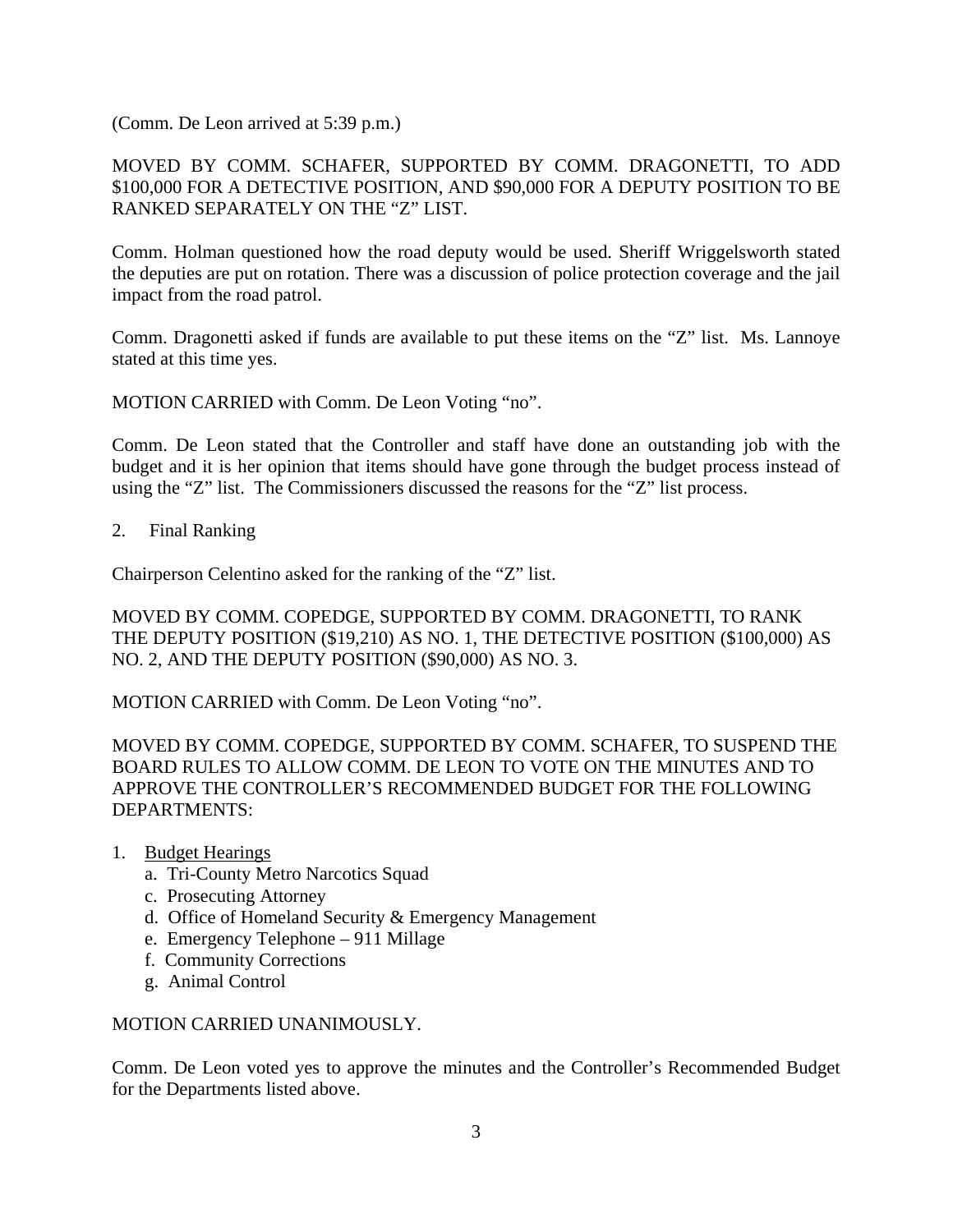**Announcements** None.

Public Comment None.

The meeting adjourned at approximately 5:51 p.m.

Respectfully submitted,

Julie Buckmaster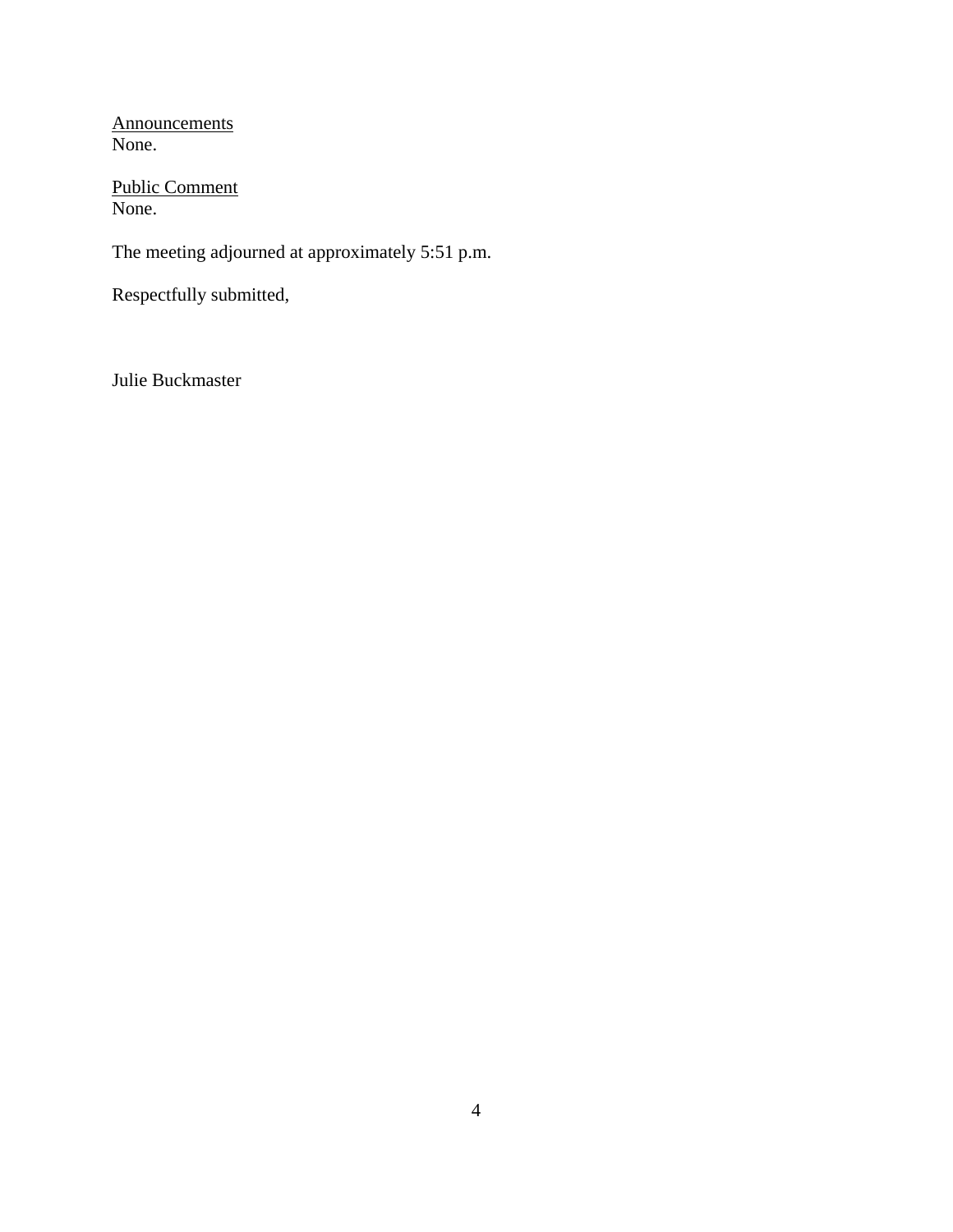# **SEPTEMBER 15, 2011 LAW ENFORCEMENT AGENDA STAFF REVIEW SUMMARY**

## **RESOLUTION ACTION ITEMS:**

#### **The Deputy Controller is recommending approval of the following resolutions:**

#### *1. Sheriff's Office - Resolution to Contract with the Mid Michigan Crime Stoppers Program*

This resolution will authorize a contract in the amount of \$1,500.00 annually for two years. (The funds would come from a annual \$3,000.00 payment made to the Ingham County Sheriff's Office by "On The Run TV, Inc." contract) to Mid Michigan Crime Stoppers.

Crime Stoppers provides financial assistance by providing reward money which assist police agencies in apprehending these wanted felons.

Crime Stoppers relies on support from local law enforcement, community citizens and businesses to provide this valuable community service.

The County has previously contracted with to Mid Michigan Crime Stoppers for this service as recently as 2010 via Resolution #10-167. The BOC approved \$1,000.00 from the Ingham County Sheriff's Office forfeiture fund to Mid Michigan Crime Stoppers Program in order to contract for these services for Ingham County residents.

(See attached memo.)

## *2. Controller/Administrator's Office*

*a. Resolution to Approve the Renewal of the Annual Maintenance for FX Services Software Maintenance for the Ingham County EDACS Radio System from the Harris Corporation* 

This resolution will authorize Ingham County to purchase a 12-month FX Software Services contract. MIS is recommending we maintain this software agreement for these services because of the transition to the new consolidated Ingham County PSAP. As part of the transition we will be replacing and migrating all PC components of the radio system and moving their software from an outdated Microsoft Windows NT environment to a current Microsoft XP environment. After the 12- month period and evaluating the migration we will determine the feasibility of the contract next year. We have had this agreement in place since system acceptance for the 2006/07 year. This will be the first year Ingham County has paid for this contract. The first year was a standard warranty period, and then we negotiated no cost services because of the original software problems with the system and then finally the negotiated settlement when Ingham County made the City of Lansing Radio Lab site a full multisite on the Public Safety Radio System. The annual cost of \$ 75,000 is unchanged since the original price from 2006/07. (See attached memo.)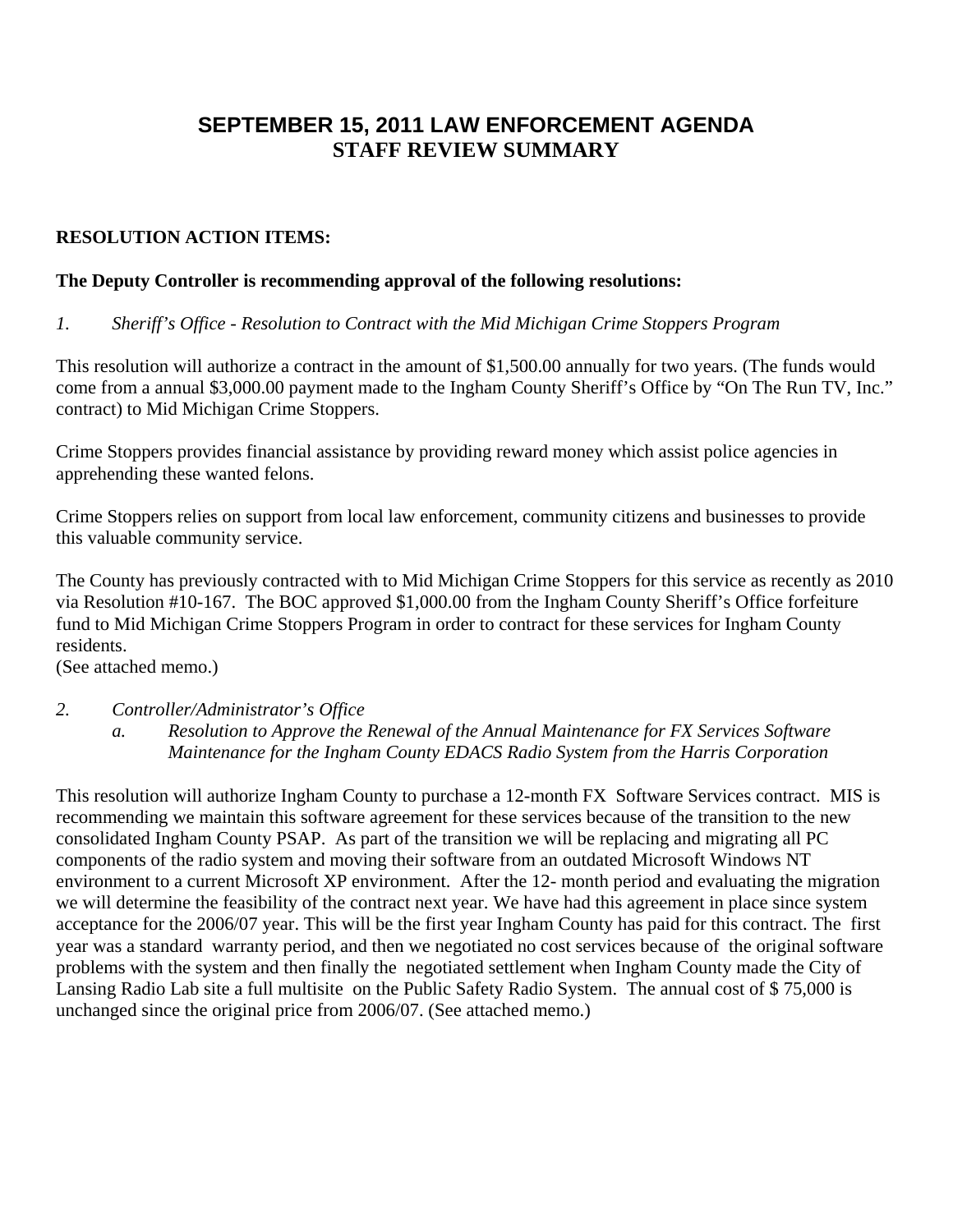*b. Resolution to Approve Entering into a 3-Year Agreement with AT&T for the Purchase of Two T-1 Circuits from the Ingham County Data Center to the City of Lansing 911 PSAP* 

This resolution will authorize entering into a 3-year agreement with AT&T for the purchase of a two T-1 circuit in the amount of \$29,088.00. These T-1 Communication lines are necessary to provide the backup connectivity to the Ingham County network to the City of Lansing 911 Center until the PSAP is migrated to the new Ingham County 911 Center. Once the migration takes place the circuit will be converted by AT&T as a backup connection to the Ingham County 911 Center.

The funds will come from the 911 Fund for this purpose. (See attached memo.)

*c. Resolution Authorizing Contracts with Lansing and East Lansing for 911 Center 2011/2012 Operations* 

This resolution authorizes an appropriation out of the 911 Emergency Telephone Dispatch Services Budget by approving reimbursement of the City of East Lansing's FY 2011/2012 operational budget from July 1, 2011 through April 16, 2012 of up to \$1,276,256 and by approving reimbursement of the City of Lansing's FY 2011/12 operational budget from July 1, 2011 through April 16, 2012 of up to \$4,404,265. Because the new the Ingham County Consolidated 911 Dispatch facility is expected to be complete on or before April 17, 2012, Ingham County will be responsible for operating the new 911 Central Dispatch Center and the employees will become Ingham County employees on that date per the Legacy Agreements which call for Ingham County to take over the operations and costs of the 911 Centers on the "effective date of integration". Therefore, the annual budget requests from both the City of Lansing and East Lansing has been prorated to coincide with the "effective date of integration".

## **This will be a verbal update with no materials:**

*d. Update: Ingham County Consolidated 911 Dispatch Project*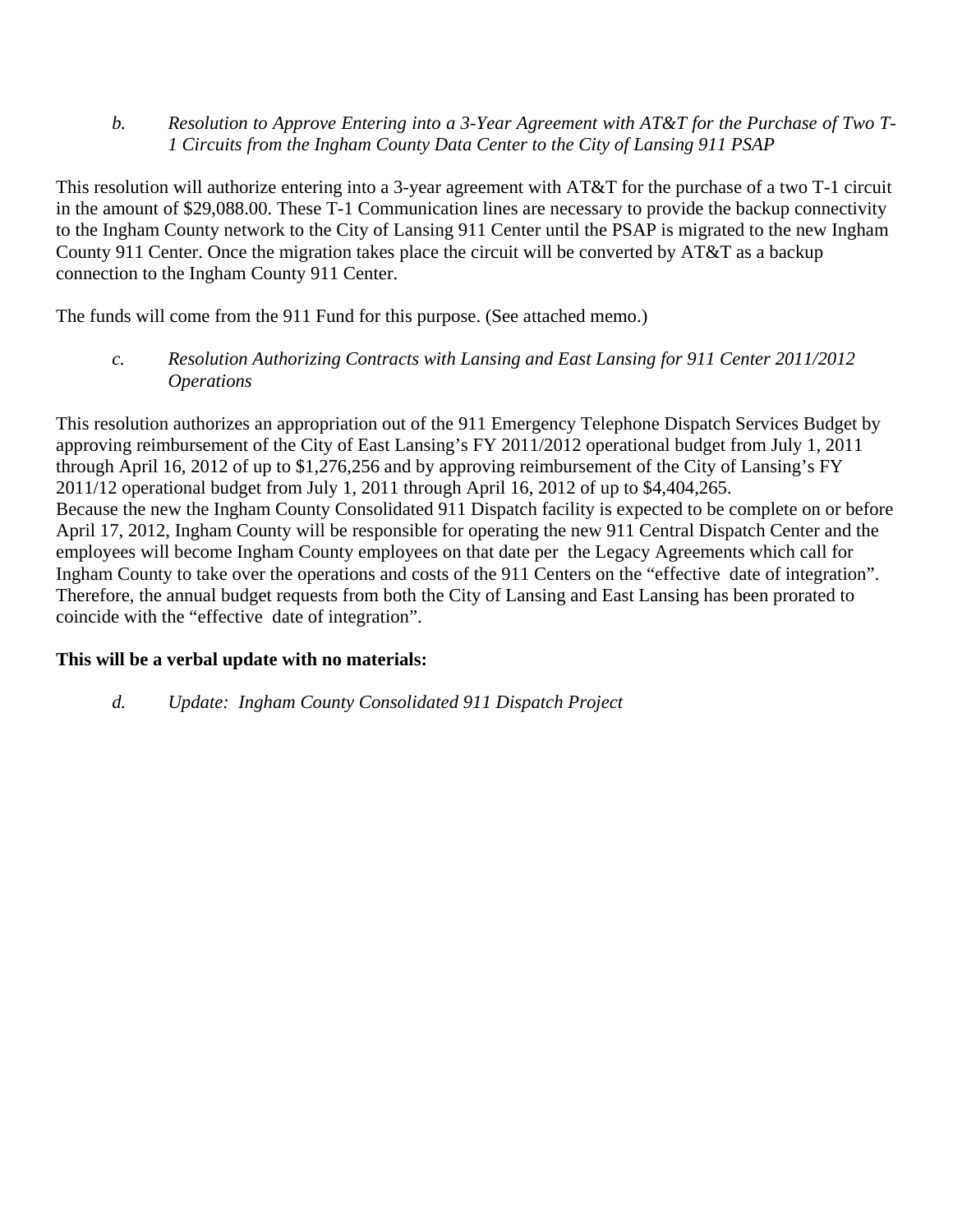# **M E M O R A N D U M**

- <span id="page-7-0"></span>**TO:** Law Enforcement and Finance Committees
- **FROM:** Major Joel Maatman
- **DATE:** July 27, 2011
- **RE:** Crime Stopper Contract

This resolution proposes a contract in the amount of \$1,500.00 annually for two years. (The funds would come from an annual \$3,000.00 payment made to the Ingham County Sheriff's Office by "On The Run TV Inc." contract.) to Mid Michigan Crime Stoppers.

Wanted felony fugitives identified by Crime Stoppers are displayed on "On the Run TV".

Crime Stoppers provides financial assistance by providing reward money which assist police agencies in apprehending these wanted felons.

Crime Stoppers relies on support from local law enforcement, community citizens and businesses to provide this valuable community service.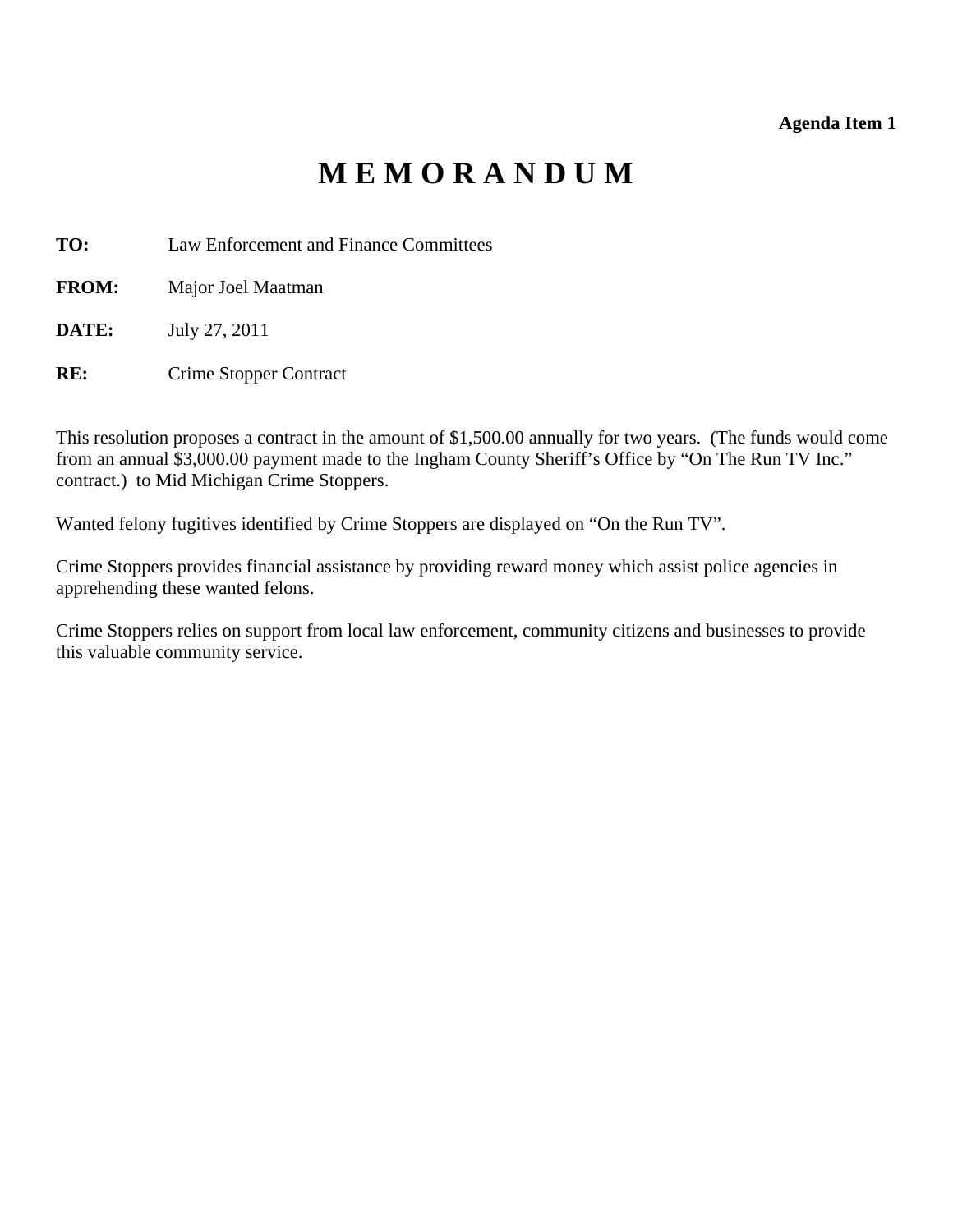## **Agenda Item 1**

Introduced by the Law Enforcement and Finance Committees of the:

## INGHAM COUNTY BOARD OF COMMISSIONERS

## **RESOLUTION TO CONTRACT WITH THE MID MICHIGAN CRIME STOPPERS PROGRAM**

WHEREAS, since 2010, "On the Run TV, Inc. has provided TV monitors and programming, throughout the Ingham County Sheriff's Office complex; and

WHEREAS, as part of this programming, they profile wanted Felons for Mid Michigan Crime Stoppers; and

WHEREAS, since 2010, with the aid of "On the Run TV, Inc., Mid Michigan Crime Stoppers has paid out several rewards for information leading to the arrest of several profiled felony fugitives; and

WHEREAS, as part of the "On the Run TV, Inc. contract obligations with the Ingham County Sheriff's Office, they pay the Sheriff's Office annually \$3,000.00; and

WHEREAS, the County has previously contracted with Mid Michigan Crime Stoppers for this service; and

WHEREAS, the Ingham County Sheriff's Office and the citizens of Ingham County have benefited from Mid Michigan Crime Stoppers program many times over the years in solving crimes and apprehending known felons; and

WHEREAS, the Ingham County Sheriff's Office supports contracting with Mid Michigan Crime Stoppers which takes anonymous tips on unsolved crimes or tips on wanted felons, and then passes those tips to local police agencies to assist in solving crimes or arresting fugitives.

THEREFORE BE IT RESOLVED, that the Ingham County Board of Commissioners approves contracting with Mid Michigan Crime Stoppers in the amount of \$1,500 annually for 2011 and 2012 for a total of \$3,000 to assist their efforts to pay financial rewards for information leading to the capture and conviction of wanted felons here in Ingham County.

BE IT FURTHER RESOLVED, that the Ingham County Board of Commissioners directs the Controller/Administrator to make the necessary budget adjustments in the Ingham County Sheriff's Office 2011 and 2012 budgets.

BE IT FURTHER RESOLVED, that the Ingham County Board of Commissioners authorizes the Board Chair and the County Clerk to sign any necessary contract documents that are consistent with this resolution and approved as to form by the County Attorney.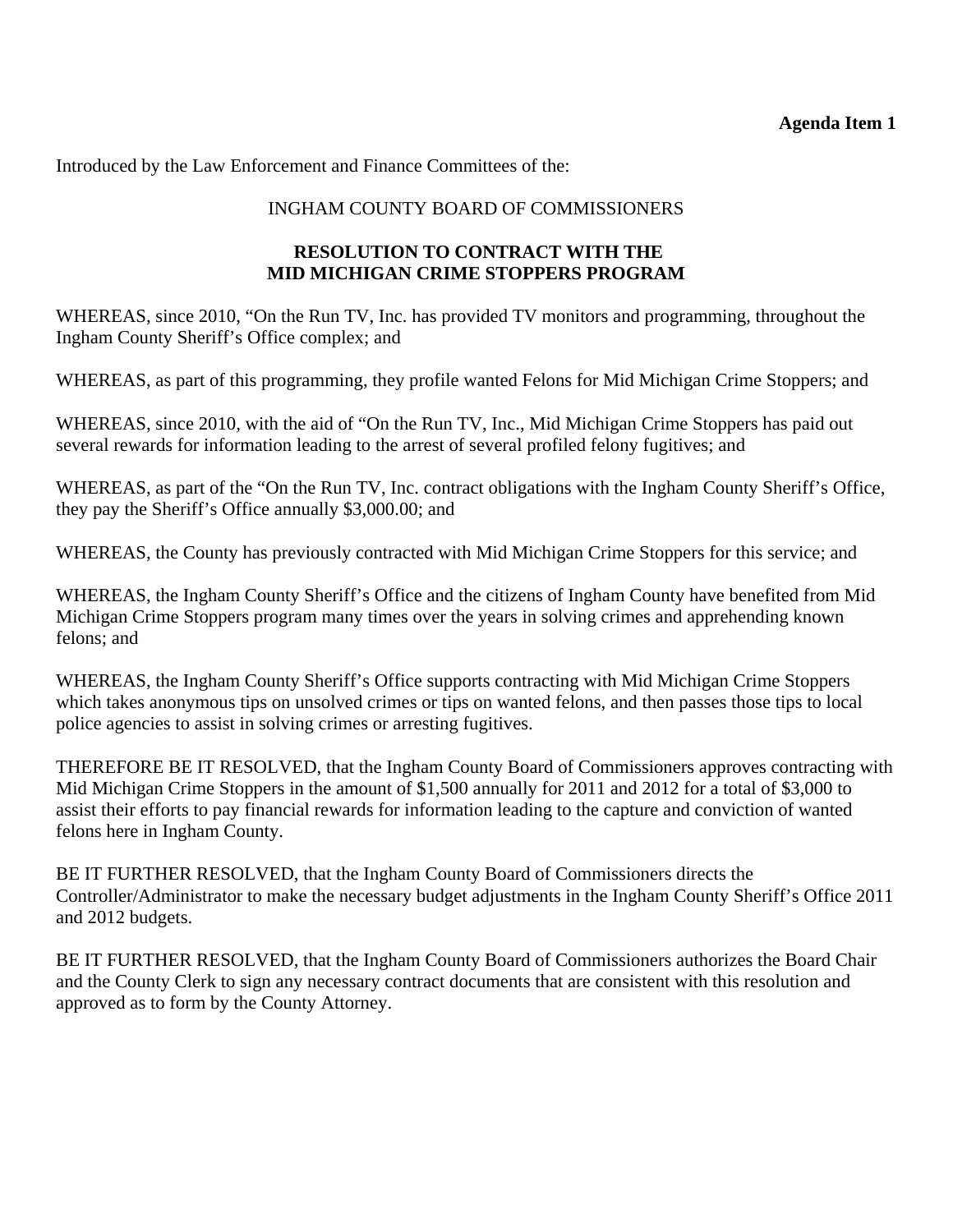#### **Agenda Item 2a**

# *Ingham County Management Information Services*

**Tom Shewchuk, Director - Email: tshewchuk@ingham.org**

<span id="page-9-0"></span>

| To: | <b>Board of Commissioners</b>                           |
|-----|---------------------------------------------------------|
|     | From: Tom Shewchuk                                      |
|     | CC: John Neilsen                                        |
|     | Date: September 5, 2011                                 |
| Re: | Resolution - FX Services Agreement / Harris Corporation |
|     |                                                         |

Dear Commissioners,

The Ingham County EDACS radio system and all of its components require software to function and needs to be maintained. Harris Corporation provides FX Services in order to maintain this software and an agreement has been in place since the System Acceptance for the October 1, 2006 through September 30, 2007 standard warranty time period. Thereafter, the service has been provided as a negotiated no cost feature service to Ingham County with MA/Com Inc./Harris Corp. These services were valued previously at \$75,000.00 and the cost has not changed. It is recommended that Ingham County purchase a 12-month agreement for these services because of the transition to the new consolidated Ingham County PSAP. As part of the transition we will be replacing and migrating all PC components of the radio system and moving their software from an outdated Microsoft Windows NT environment to a current Microsoft XP environment. After the 12- month period and evaluating the migration we will determine the feasibility of the contract next year.

Thank you in advance for your consideration and please feel free to contact me with any questions.

Sincerely,

Tom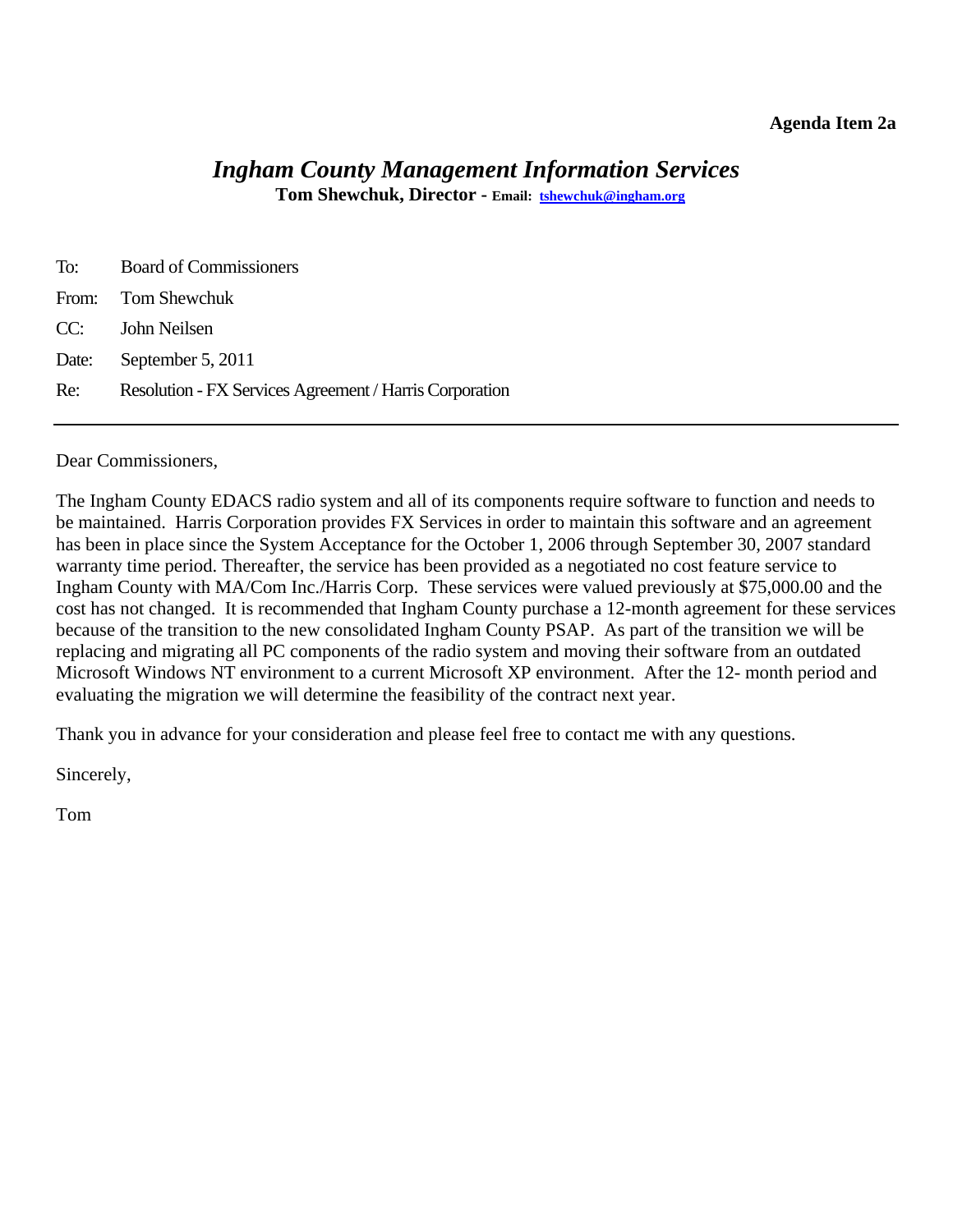Introduced by the Law Enforcement and Finance Committees of the:

## INGHAM COUNTY BOARD OF COMMISSIONERS

## **RESOLUTION TO APPROVE THE RENEWAL OF THE ANNUAL MAINTENANCE FOR FX SERVICES SOFTWARE MAINTENANCE FOR THE INGHAM COUNTY EDACS RADIO SYSTEM FROM THE HARRIS CORPORATION**

WHEREAS, the FX Software Services provides all software maintenance for all components of the Ingham County EDACS radio system; and

WHEREAS, this service has been provided as part of the purchase of the radio system since System Acceptance commencing on October 1, 2006; and

WHEREAS, this annual maintenance is necessary and recommended while Ingham County transitions to the new 911 PSAP and will be evaluated next year for feasibility; and

WHEREAS, MIS is recommending the purchase of the FX Software Services for a period of 12-months and a total cost of \$75,000.00.

THEREFORE BE IT RESOLVED, that the Board of Commissioners authorizes entering into a 12-month FX Services agreement from October 1, 2011 through September 30, 2012, with Harris Corporation for a total annual cost of \$75,000.00, to be paid from the Ingham County 911 Fund (261-34600-818000).

BE IT FURTHER RESOLVED, that the Controller/Administrator is authorized to make any necessary budget adjustments.

BE IT FURTHER RESOLVED, that the Chairperson of the Ingham County Board of Commissioners and the County Clerk are authorized to sign any contract documents consistent with this resolution and approved as to form by the County Attorney.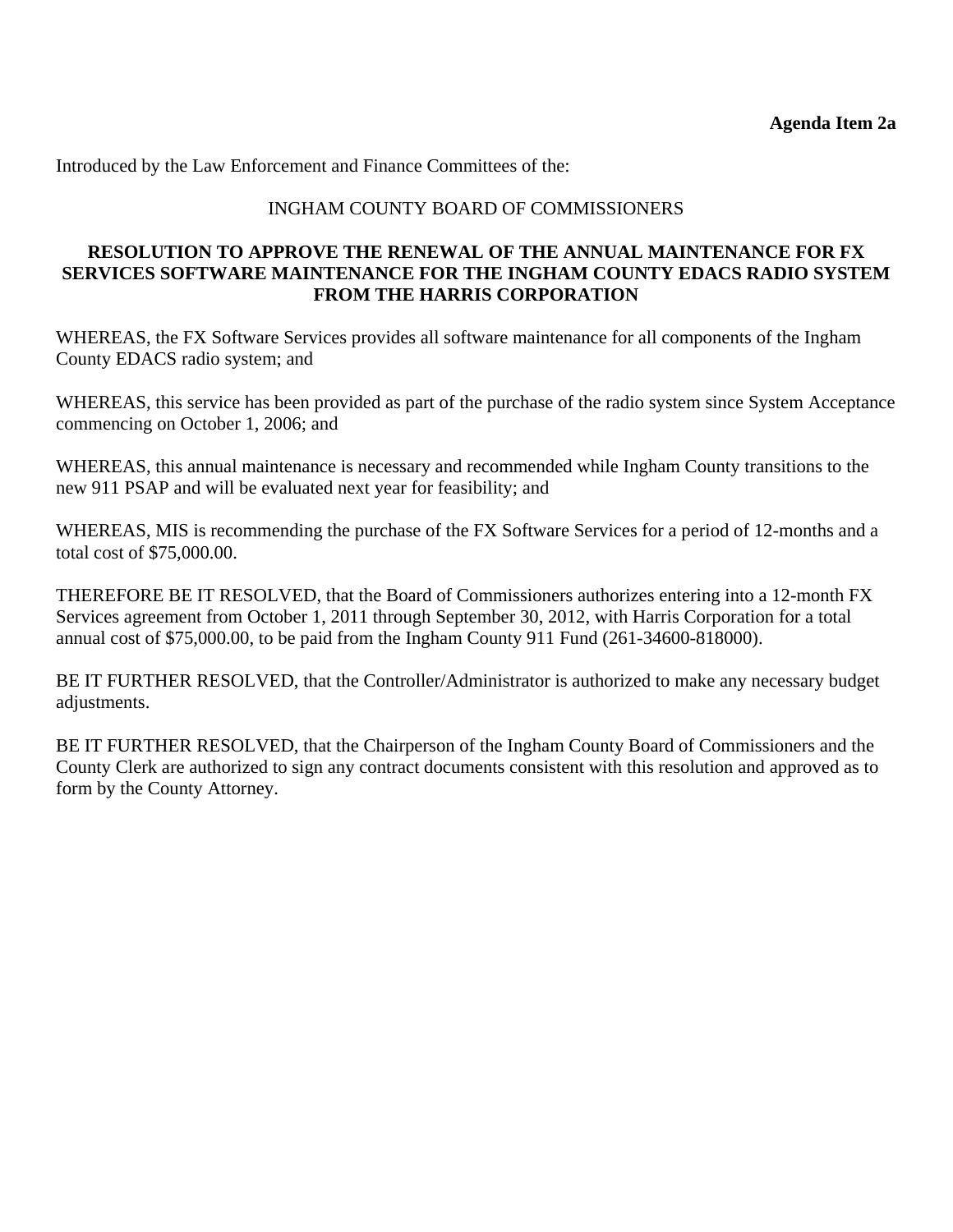#### **Agenda Item 2b**

# *Ingham County Management Information Services*

**Tom Shewchuk, Director - Email: tshewchuk@ingham.org**

<span id="page-11-0"></span>

| To:   | <b>Board of Commissioners</b>                                                |
|-------|------------------------------------------------------------------------------|
|       | From: Tom Shewchuk                                                           |
|       | CC: John Neilsen                                                             |
| Date: | September 5, 2011                                                            |
| Re:   | Resolution – Two Backup T-1 Circuits – Ingham County to the Lansing 911 PSAP |

Dear Commissioners,

The City of Lansing 911 PSAP is migrating to the VisionAIR Computer Aided Dispatch (CAD) software in advanced of their migration to the new Ingham County 911 PSAP. The software and servers that host the CAD software are located in the Ingham County Data Center and Ingham County currently has a primary connection to the City of Lansing. In the case of a failure on this primary connection, and due the critical nature of this public safety application, I am recommending two T-1 circuits be installed from the City of Lansing to the Ingham County Data Center.

Once the Lansing 911 PSAP migrates over to the Ingham County 911 PSAP the circuits will either stay in place for a backup connection to the City of Lansing or be moved and (or) upgraded to an AT&T OPTEMAN connection and serve as a backup connection to the new 911 PSAP. Since Ingham County utilizes an AT&T OPTEMAN service no termination charges will be incurred if the circuits are moved and we will be utilizing the current AT&T MiDeal government co-operative contract for this purchase. This purchase will be amended to an existing AT&T contract (#20101202-0091) for T-1 service to Delhi Township.

The total purchase price for these circuits is \$29,088.00 for a 36-month period. Thank you in advance for your consideration and if you have any questions please feel free to contact me.

Sincerely,

Tom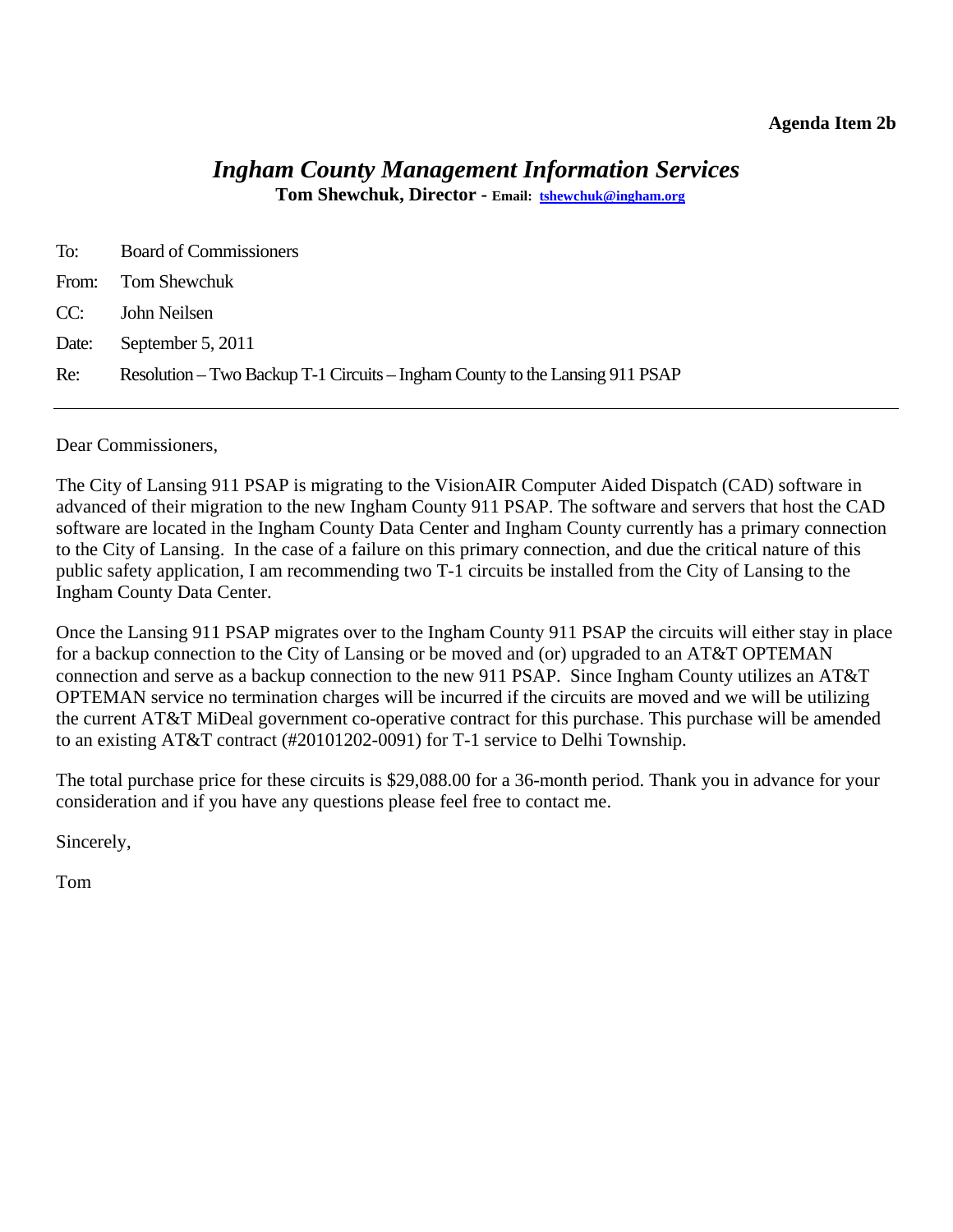Introduced by Law Enforcement and Finance Committees of the:

#### INGHAM COUNTY BOARD OF COMMISSIONERS

#### **RESOLUTION TO APPROVE ENTERING INTO A 3-YEAR AGREEMENT WITH AT&T FOR THE PURCHASE OF TWO T-1 CIRCUITS FROM THE INGHAM COUNTY DATA CENTER TO THE CITY OF LANSING 911 PSAP**

WHEREAS, the City of Lansing 911 PSAP is converting to the VisionAIR CAD software and a backup connection is necessary to maintain connectivity to Ingham County and the VisionCAD servers in the case of a primary connection failure; and

WHEREAS, two AT&T T-1 circuits are recommended to provide the backup connectivity to the Ingham County network until the PSAP is migrated to Ingham County; and

WHEREAS, once the migration takes place the circuit will be converted by AT&T as a backup connection to the Ingham County 911 PSAP; and

WHEREAS, the monthly cost for the two T-1 circuits is \$808.00 or a total of \$29,088.00 for the 36-month term; and

WHEREAS, MIS is recommending the purchase of two T-1 circuits from the Ingham County Data Center to the City of Lansing 911 PSAP from the State of Michigan MiDeal government co-operative Contract (#2003-1118- 0951) for a period of 3-years, for a total cost of \$29,088.00.

THEREFORE BE IT RESOLVED, that the Board of Commissioners do hereby authorize entering into a 3-year agreement with AT&T for the purchase of a two T-1 circuit in the amount of \$29,088.00.

BE IT FURTHER RESOLVED, that the total cost will be paid out of the Ingham County 911 Fund (261-34600- 818000).

BE IT FURTHER RESOLVED, that the Controller/Administrator is authorized to make any necessary budget adjustments.

BE IT FURTHER RESOLVED, that the Chairperson of the Ingham County Board of Commissioners and the County Clerk are authorized to sign any contract documents consistent with this resolution and approved as to form by the County Attorney.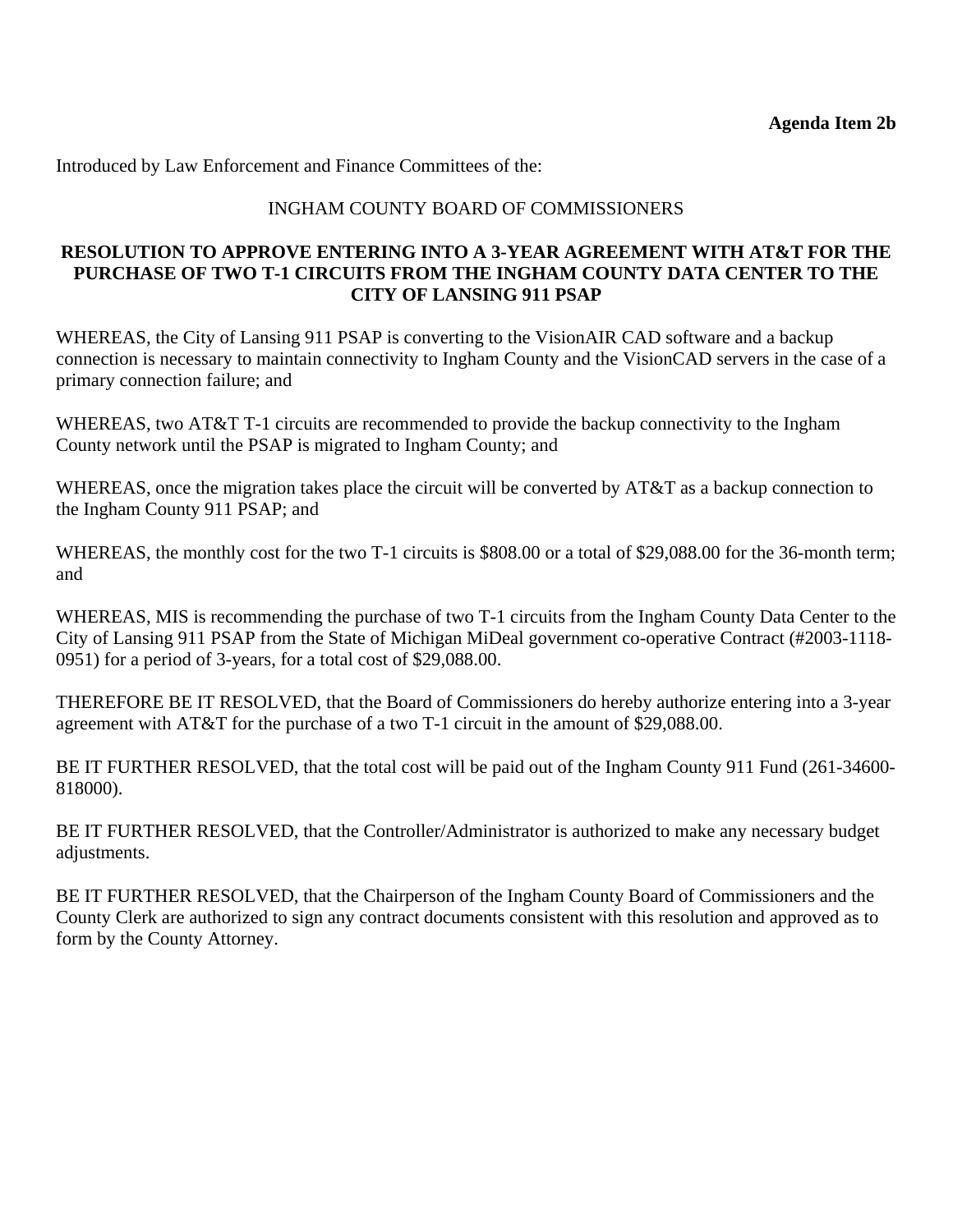#### **Agenda Item 2c**

<span id="page-13-0"></span>TO: Law Enforcement and Finance Committees FROM: John Neilsen, Deputy Controller RE: Lansing and East Lansing 911 Operational Contracts

DATE: September 9, 2011

This resolution authorizes FY 2011/2012 prorated operational contracts for the 911 centers in Lansing and East Lansing. By resolution, the Board of Commissioners has implemented a cap on operational expenditures of 80% of annual 911 revenues. For FY 2011/2012, the combined annual budget requests of Lansing and East Lansing, if funded at the traditional 95% of operational costs, exceed the cap by \$931,260 and the East Lansing contract would be for \$1,600,802 (an increase of \$112,047) and Lansing for \$5,524,250 (an increase of \$351,842).

2011/2012 estimated Ingham County 911 revenue: \$7,742,241

Combined Lansing/East Lansing contracts funded at 95%: \$7,125,052 80% of 911 revenue: \$6,193,792 Difference: \$931,260 over

Traditionally, the operational contracts would be funded for a full fiscal year (July 1 through June 30). However, the Ingham County Consolidated 911 Dispatch facility is expected to be complete on or before April 17, 2012. Therefore, given the expectation of the new facility being completed before the end of the fiscal year, our recommendation is that these contracts be approved on a prorated basis using a daily rate based on the 95% of the requests eligible for reimbursement. (See attached chart.) If it is necessary to fund the Lansing and East Lansing centers beyond April 16, 2012, another resolution will be proposed to extend the contract and provide the appropriate level of funding.

The recommended prorated contracts for FY 2011/2012 are as follows:

| East Lansing prorated contract | \$1,276,256 |
|--------------------------------|-------------|
| Lansing prorated contract      | 4,404,265   |
| Combined prorated contracts    | \$5,680,521 |

2011/2012 estimated Ingham County 911 revenue: \$7,742,241

Combined Lansing/East Lansing prorated contracts funded at 95%: \$5,680,521 80% of 911 revenue: \$6,193,792

On April 17, 2012, the construction schedule calls for the Building to be completed. Ingham County will be responsible for operating the facility and the employees will become Ingham County employees on that date per the Legacy Agreements which calls for Ingham County to take over the operations and costs of the 911 Centers on the "effective date of integration".

I would recommend your approval of this resolution.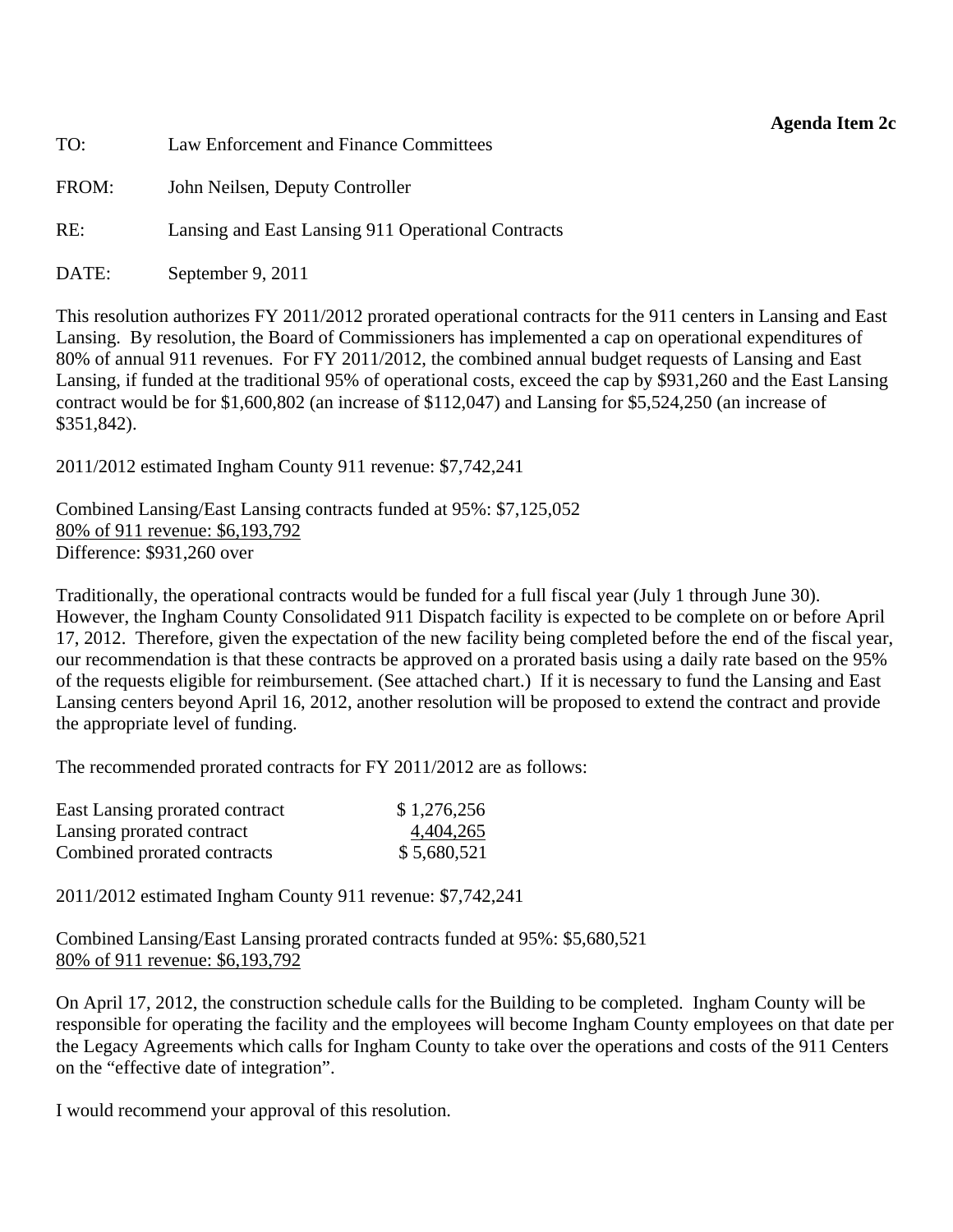# **Agenda Item 2c**

#### **5-year History of 911 Contracts**

|                     | 2006/2007   | 2007/2008   | 2008/2009   | 2009/2010   | 2010/2011   | 2011/2012   | 2011/2012** |
|---------------------|-------------|-------------|-------------|-------------|-------------|-------------|-------------|
| Lansing             |             |             |             |             |             | request     | proposed    |
| 95% of Request      | \$5.074.900 | \$5,177,655 | \$5,208,000 | \$5,230,130 | \$5,172,408 | \$5,524,250 |             |
| % increase          | 13.4%       | 2.0%        | 0.6%        | $0.4\%$     | $-1.1\%$    | 6.8%        |             |
| Contract            | \$5.074.900 | \$5.177.655 | \$5,208,000 | \$5,230,130 | \$5,172,408 |             | \$4,404,265 |
| % increase          | 13.4%       | 2.0%        | 0.6%        | $0.4\%$     | $-1.1%$     |             | $-14.9%$    |
| <b>East Lansing</b> |             |             |             |             |             |             |             |
| 95% of Request      | \$1,228,212 | \$1,206,305 | \$1,380,977 | \$1,502,886 | \$1,488,755 | \$1,600,802 |             |
| % increase          | 1.5%        | $-1.8%$     | 14.5%       | 8.8%        | $-0.9%$     | 7.5%        |             |
| Contract            | \$1,228,212 | \$1,206,305 | \$1,380,977 | \$1,502,886 | \$1,488,755 |             | \$1,276,256 |
| % increase          | 1.5%        | $-1.8%$     | 14.5%       | 8.8%        | $-0.9%$     |             | $-14.3%$    |

\*These amounts reflect the original contract, amendments are not included.

\*\*Contract only through April 17, 2012.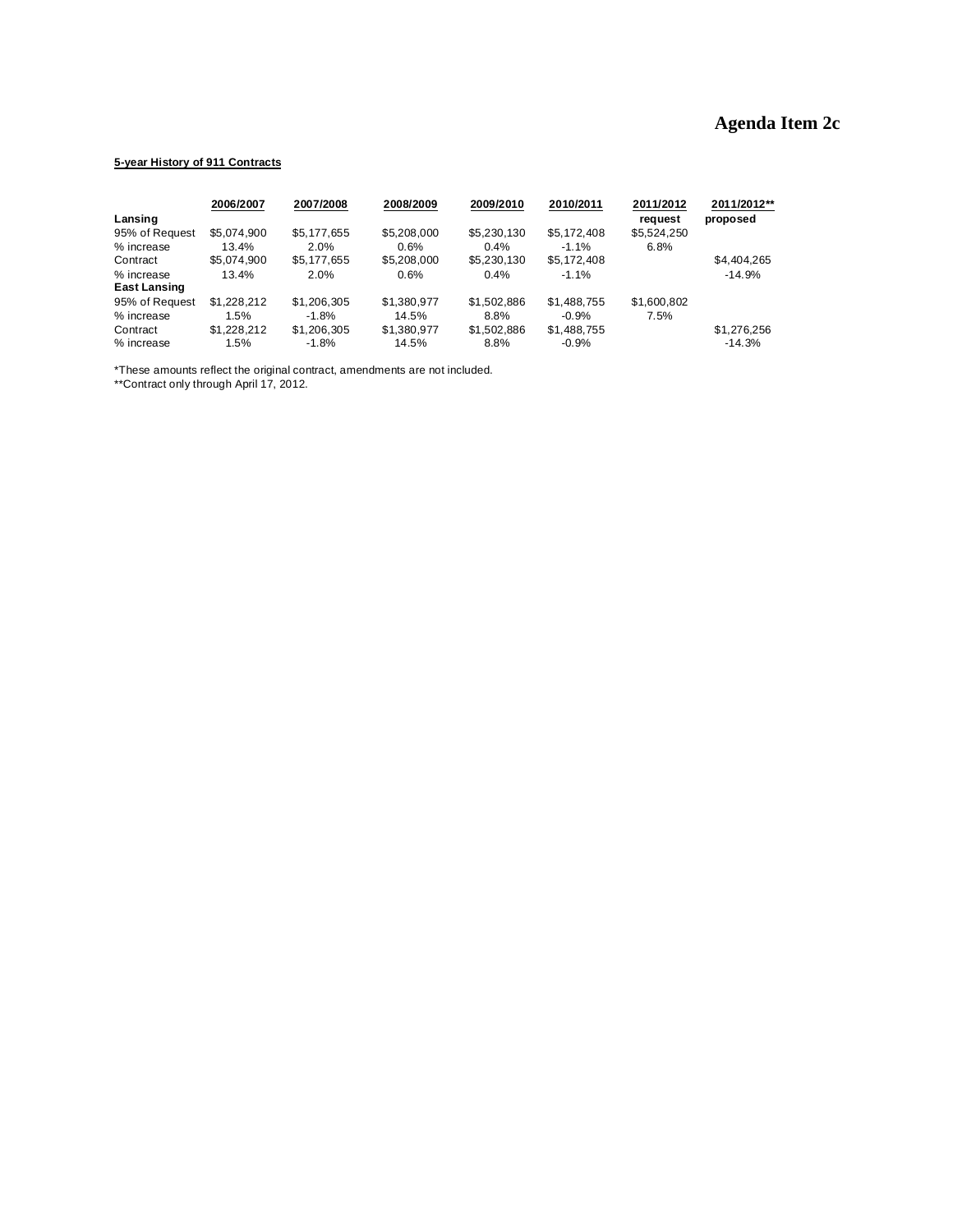# **2011/2012 911 Budget Requests**

(Based on Lansing and East Lansing fiscal years)

| 2011/2012 Ingham County 911 Revenue estimate: | \$7,742,241 |  |
|-----------------------------------------------|-------------|--|
| <b>Lansing Request</b>                        | \$5,815,000 |  |
| * 95% eligible for reimbursement:             | \$5,524,250 |  |
| <b>East Lansing Request</b>                   | \$1,685,055 |  |
| * 95% eligible for reimbursement:             | \$1,600,802 |  |
| Total eligible for reimbursement:             | \$7,125,052 |  |
| Total as % of 911 revenue:                    | 92.03%      |  |

| 80% of 911 revenue: |  | \$6,193,792 |
|---------------------|--|-------------|
|                     |  |             |

#### **Pro-rated reimbursement based on daily rate until April 17, 2012**

| Lansing 95% eligible for reimbursement<br>East Lansing 95% eligible for reimbursement | \$5,524,250<br>\$1,600,802 |                   |
|---------------------------------------------------------------------------------------|----------------------------|-------------------|
| Total:                                                                                | \$7,125,052                |                   |
| Lansing daily rate                                                                    | \$15,134.93                |                   |
| East Lansing daily rate                                                               | \$4,385.76                 |                   |
| # of days in proposed contract period                                                 | 291                        |                   |
|                                                                                       |                            | Diff from request |
| Lansing reimbursement                                                                 | \$4,404,265                | \$1,119,985       |
| EL reimbursement:                                                                     | \$1,276,256                | \$324,546         |
| 20% for Reserve and Improvement Fund:                                                 | \$2,061,719                |                   |
| <b>Amount Reserve and Improvement</b>                                                 |                            |                   |
| with both PSAPs funded at 95%:                                                        | \$617,188                  |                   |